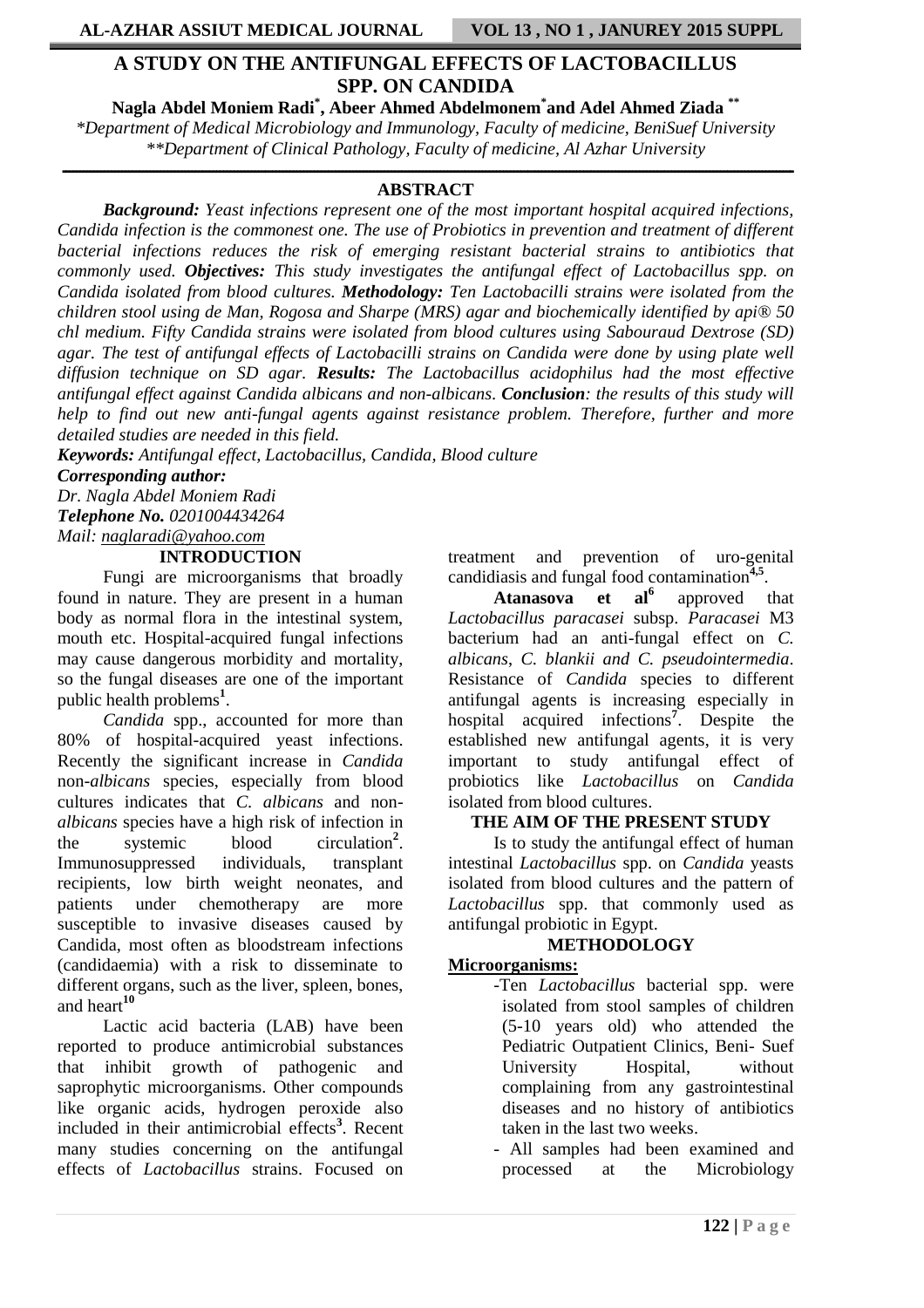Laboratory of the Faculty of Medicine, Beni- Suef University.

- The isolates of *Lactobacilli* spp. were kept in tubes at  $-20<sup>0</sup>C$  until used.
- *.-Lactobacilli* were identified using *api® 50 chl* biochemical system. (BioMérieux's, France).
- Blood samples were collected from patients with clinical signs of septicemia or bacteremia from ICU, Newborn Units, and Cardiology Units at Beni-Suef University Hospital.
- The collected Bottles of blood cultures were incubated for 7 days at  $37C^0$ . The bottles which had growth positive were sub-cultured on to Sabouraud dextrose agar plates.
- Each *Candida* strain was isolated from each sample was tested for germ tube formation to differentiate *candida albicans* from non-albicans spp, then stored in eppendorf tubes at  $-20\degree C^8$ .

# **Antifungal Assay:**

The anti-fungal effect of *Lactobacillus*  spp. on *Candida* strains was tested using well

### *Nagla Abdel Moniem Radi et al* **VOL 13 , NO 1 , JANUREY 2015 SUPPL**

agar diffusion technique**<sup>9</sup>** . *Lactobacilli* were inoculated on MRS liquid culture medium (Oxoid, USA) under anaerobic conditions at 37  ${}^{0}C$  for 24-48 h. The cultured fluid was centrifuged at 4.000 rpm for 10 min. The supernatant was filtered through 0.45 μm pore filter (Millipore, Molsheim, France) **9** . *Candida*  spp. were cultured on SDA and adjusted to 0.5 McFarland turbidity standards. In all cultured media, 10 mm diameter wells were opened by the cork borer and 100 μl filtered *Lactobacillus* supernatant were added. The plates were kept at room temperature for 2 h then incubated at 37  ${}^{0}C$  for 48 h. Finally, the zones formed around the wells were measured in mm, compared with that of control which contained MRS broth only. **The diameter more than 6 mm was considered positive<sup>9</sup>** .

### **RESULTS**

The distributions of 50 isolates of *Candida* isolated from blood cultures were 23 out of 50 (46%) from ICU, 12(24%) from Newborn Unites, and15 (30%) from Cardiology Units (table 1).

The isolated *Lactobacilli* strains were 6

out of 10 (60%) *Lactobacillus acidophilus*, 2 (20%) were *Lactobacillus casei* , one (10%) was *Lactobacillus rhamnosus* and *Lactobacillus plantarum* was 1 out of 10 (10%). The results

| Table (1): the distribution of <i>Candida</i> strains isolated from blood cultures |  |
|------------------------------------------------------------------------------------|--|
|------------------------------------------------------------------------------------|--|

|             | <b>ICU</b>                         |             | <b>Newborn units</b>               | <b>Cardiology units</b>               |                 |  |  |  |  |
|-------------|------------------------------------|-------------|------------------------------------|---------------------------------------|-----------------|--|--|--|--|
|             | <i>Candida</i> strains=<br>23(46%) |             | <i>Candida</i> strains=<br>12(24%) | <i>Candida</i> strains=<br>$15(30\%)$ |                 |  |  |  |  |
| C. albicans | C, non-albicans                    | C. albicans | C, non-albicans                    | C. albicans                           | C, non-albicans |  |  |  |  |
|             |                                    |             | 10                                 |                                       |                 |  |  |  |  |

The types of isolated strains of *Candida* were 11 (22%) out of 50 *C. albicans* and 39 (78%) were non-*albicans* species. Our study shows that the prevalence of non-*albicans* species is higher than that of *C. albicans* that indicate the importance of non-*albicans* species in the pathogenicity of hospital acquired blood stream infections in Egypt.

**Table (2): The types of isolated lactobacilli strains**

|                | <b>Total</b> | .<br>L.acidophilus | .casei              | .rhamnosus | L.plantarum |  |  |  |  |  |
|----------------|--------------|--------------------|---------------------|------------|-------------|--|--|--|--|--|
| n o<br>1 V U   | 10           |                    |                     |            |             |  |  |  |  |  |
| $\frac{6}{6}$  | 100%         | 60%                | 20%                 | $10\%$     | 10%         |  |  |  |  |  |
| <b>m</b><br>-1 |              | .71<br>. .         | $\bullet$ $\bullet$ | .11        | $\alpha$    |  |  |  |  |  |

shown in table 2.

Table 3: shows that *Lactobacillus acidophilus* had anti-fungal effect against *10 out of 11 (91%) of C. albicans* and 17 0ut of 39 (43.5%) of non-*albicans* strains with mean diameter of inhibitory zone of both 13 mm. However, the effect of *Lactobacillus rhamnosus* against *Candida albicans* was 6 out of 11 (54.5%) and non-*albicans* 11out of 39 (28%) with mean diameter of inhibitory zone 10 mm ,

while *Lactobacillus casei* anti-fungal effect, against *Candida albicans* was 2 out of 11 (18%) and non-*albicans* 5 out of 39 (13%), with mean diameter of inhibitory zone 8 mm and *Lactobacillus plantarum* anti-fungal effect against *Candida albicans* was 1 out of 11 (9%) with the diameter of inhibitory zone 6.5 mm but no antifungal effect was noticed against non*albicans.*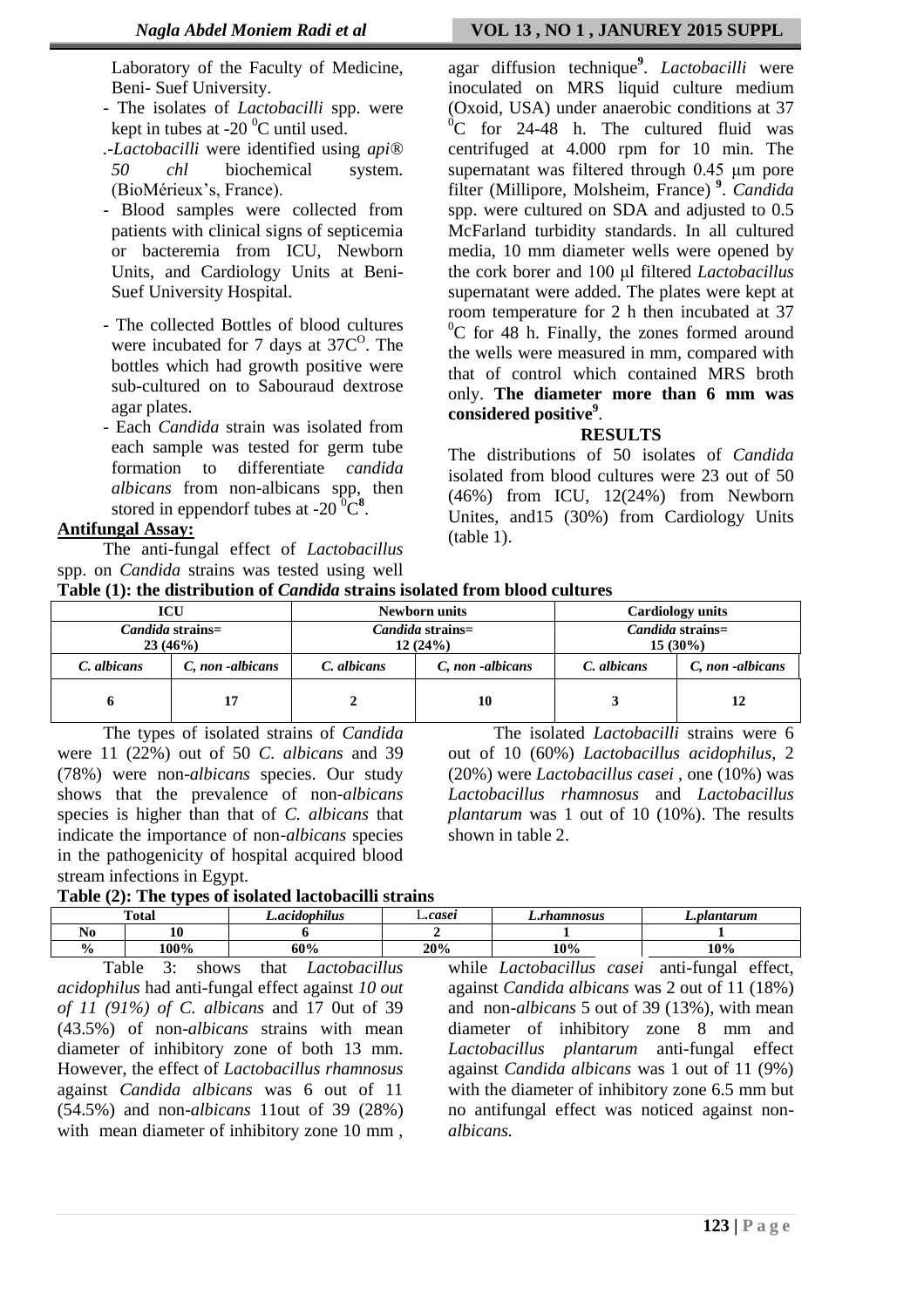# **AL-AZHAR ASSIUT MEDICAL JOURNAL VOL 13 , NO 1 , JANUREY 2015 SUPPL**

# **Tab. (3): The anti-fungal effects of** *Lactobacillus* **on isolated** *Candida* **species**

|                           | L.acidophilus |                                     |               |    |    | L. casie      |                |    |                      |             | L. rhamnosus |               |                      |    |               |            | L. plantarum |               |                |    |               |             |   |               |
|---------------------------|---------------|-------------------------------------|---------------|----|----|---------------|----------------|----|----------------------|-------------|--------------|---------------|----------------------|----|---------------|------------|--------------|---------------|----------------|----|---------------|-------------|---|---------------|
| The inhibitory<br>effects |               | $C$ , non<br>C.albicans<br>albicans |               |    |    | C.albicans    |                |    | $C$ .non<br>albicans |             | C.albicans   |               | $C$ .non<br>albicans |    |               | C.albicans |              |               | C.non albicans |    |               |             |   |               |
|                           | N             | T                                   | $\frac{0}{0}$ | N  | T  | $\frac{0}{0}$ | N              | T  | $\frac{0}{0}$        | N           | T            | $\frac{0}{0}$ | N                    | T  | $\frac{0}{0}$ | N          | T            | $\frac{0}{0}$ | N              | T  | $\frac{0}{0}$ | N           | T | $\frac{0}{0}$ |
|                           | 10            | 11                                  | 91            | 17 | 39 | 43            | $\overline{2}$ | 11 | 18                   | $5^{\circ}$ | 39           | 13            | 6                    | 11 | 54            | 11         | 39           | 28            | $\mathbf{1}$   | 11 | 9             | $\mathbf 0$ | 0 | $\mathbf{0}$  |
|                           |               |                                     |               |    |    |               |                |    |                      |             |              |               |                      |    |               |            |              |               |                |    |               |             |   |               |

| The zone of<br>inhibition | c.alb. | C.non alb. | mean |   | $C.$ alb. C.non alb. | mean | C.alb. | C.non alb. | mean | $\Box$ C.alb. | $\mid$ C.non <i>alb</i> . | mean |
|---------------------------|--------|------------|------|---|----------------------|------|--------|------------|------|---------------|---------------------------|------|
|                           | 15     | 11         | 13   | 9 |                      |      | 11     | 9.5        | 10   | 6.5           |                           | 6.5  |

*Lactobacillus acidophilus was* seen to have the most effective anti-fungal effects against both *albicans and non-albicans* (67.5%) followed by *Lactobacillus rhamnosus* (41%) and *Lactobacillus casei* (15.5%), However *Lactobacillus plantarum* had the least antifungal effects (9%).

# **DISCUSSION**

Different studies showed that some protein molecules produced by certain bacteria have anti-fungal effect**<sup>6</sup>** . **Özkaya et al**. **11** studied the anti-fungal effect of *Lactobacillus* on various fungi. It was observed that *Lactobacillus* bacteria had varying degrees of antifungal effects against *Candida albicans* and non-*albicans* strains. A study of *L. plantarum* and *C. albicans* mixed cultures under anaerobic conditions at 37 $^{0}$ C for 48 h showed growth in *L. plantarum*, but not in *C. albicans***<sup>12</sup>** . It was found that *L.rhamnosus* and *L.acidophilus* probiotic bacteria isolated from human stools had a highly effective anti-fungal effect against *C. albicans***<sup>13</sup>** . In our study, *Lactobacillus acidophilus* had the highest anti-fungal effect.

A study by **Matsubara et al. <sup>14</sup>** showed the mechanism of how *Lactobacillus* species may inhibit *C. albicans* host colonization. These data clarified the inhibitory mechanisms of probiotic candicidal activity of *Lactobacilli*, thus supporting their therapeutic mode against candidal infections of the mucosa.

There are few studies focus on the antifungal effects of *Lactobacillus* originating from human intestinal system on yeasts (*Candida*) isolated from the human blood circulation system. Our study could be considered the newest one in this respect. Presence of yeasts in the blood circulation system in children and immune-compromised patients has a great risk. Recently, the appearance of resistance against anti-fungal drugs represents a major health problem. *Lactobacillus* spp. of human origin,

which has probiotic effects, may be used against fungus through their anti-fungal effects, especially if combined with anti-fungal drugs.

In conclusion, the results of this study will help to find out new anti-fungal agents against resistance problem. Therefore, further and more detailed studies are needed in this field.

#### **REFERENCES**

- **1. Chen KW, Chen YC, Lo HJ, Odds FC, Wang TH, Lin CY, Li SY:** Multi locus sequence typing for analyses of clonality of *Candida albicans* strains in Taiwan. *J Clin Microbiol,* 44, 2171- 2178, 2006.
- **2. Levy I, Rubin LG, Vasistha S, Tucci V, Sood SK:** Emergence of *Candida parapsilosis*as the predominant species causing Candidemia in children. *Clin Infect Dis,* 26, 1086-1088, 1998.
- **3. Sezer Ç, Güven A:** Investigation of bacteriocin production capability of lactic acid bacteria isolated from foods. *Kafk as UnivVetFakDerg,* 15, 45-50, 2009.
- **4. Corsetti , A, Gobbetti M, Rossi J, Damiani P:** Antimould activity of sourdough lactic acid bacteria: Identification of a mixture of organic acids produced by *Lactobacillus sanfrancisco*CB1. *Appl Microbiol Biotechnol,*  50, 253-256, 1998.
- **5. Barousse MM, van der Pol BJ, Fortenberry D, Orr D, Fidel Jr PL:**  Vaginal yeast colonization, prevalence of vaginitis, and associated local immunity in adolescents. *Sex Transm Infect,* 80, 48-53, 2004.
- **6. Atanassova M, Choiset Y, Dalgalarrondo M, Chobert JM, Dousset X, Ivanova I, Haertle T:** Isolation and partial biochemical characterization of proteinaceous anti bacteria and anti –yeast compound produced by *Lactobacillus paracasei* subsp. *Paracasei*